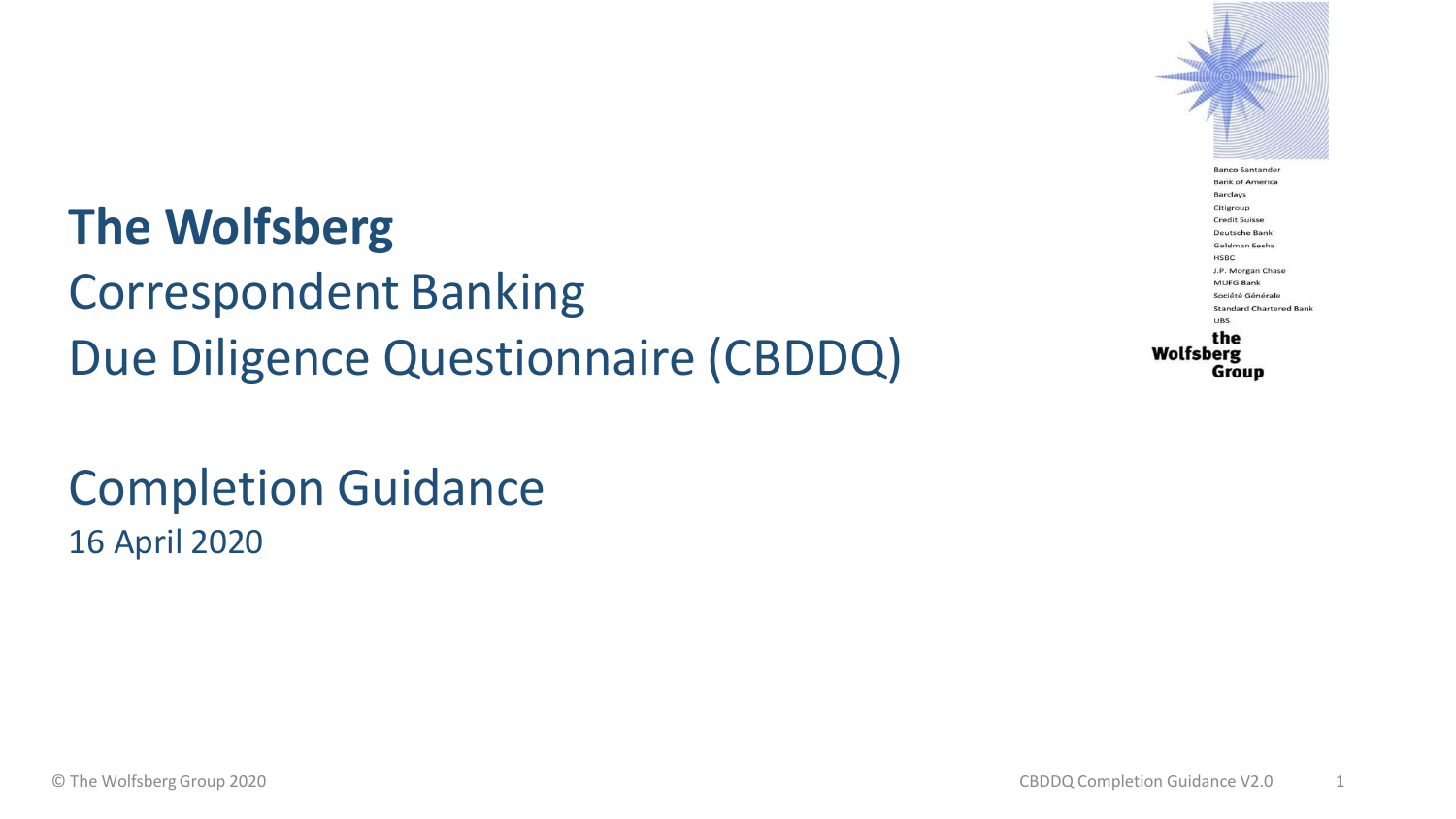#### the **Wolfsberg** Group

In response to both an increase in regulatory expectations as well as a call for action from the Financial Stability Board ("FSB") Correspondent Banking Coordination Group ("CBCG"), the Committee on Payments and Market infrastructure ("CPMI") and the Financial Action Task Force ("FATF"), the Wolfsberg Group ("the Group") has revised its 2014 Correspondent Banking questionnaire and issued the Correspondent Banking Due Diligence Questionnaire ("CBDDQ").

This document has been produced to support the completion of the questionnaire. The objective is to drive consistency through the correct interpretation of the questions. Ultimately, the Group expects that Correspondent Banking entities ensure the quality of the data collected is both accurate and consistent.

In the guidance notes below, the Financial Institution ("FI") completing the questionnaire is referred to as the "Entity".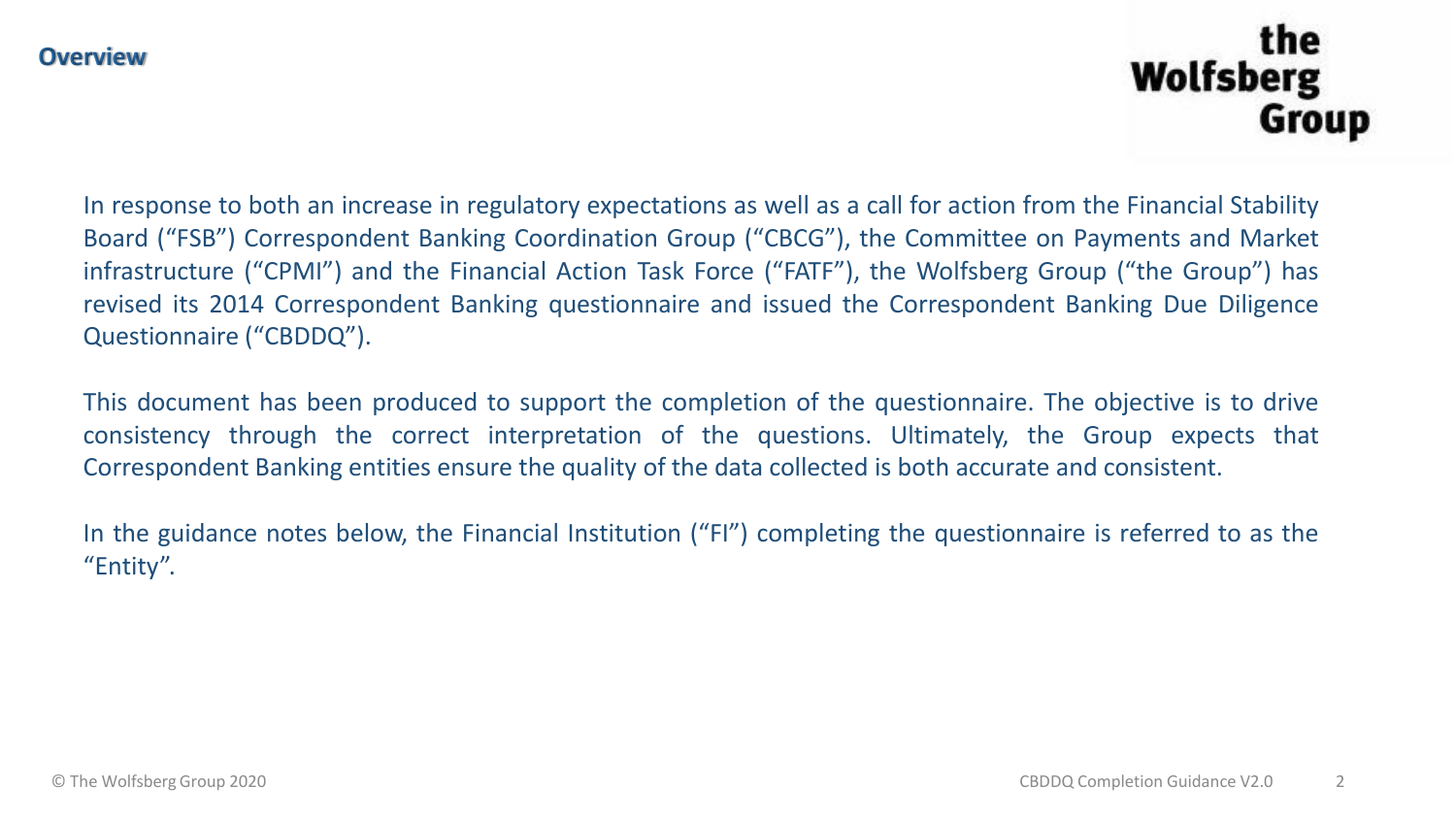#### **Completion of the CBDDQ**

#### **Wolfsberg Group**

The Questionnaire has been designed with the following completion format:

- Drop down answers: Provide specific answers e.g. "yes," "no." The selection of the response is **mandatory**, except where, in answering "no," the subsequent questions become not applicable.
- " Free text boxes: Entity to provide the mandatory response in a free text format, including the elements described in the Wolfsberg Group CBDDQ Completion **Guidance**.
- Where the Entity may want to provide additional context to responses provided in a specific section, it may utilise the free text box at the end of each section, highlighting the question number and providing context. Note that all free-text boxes, with the exception of questions 49a and 52a, have a limit of 320 characters.

Ensure that when responding to the questionnaire, **all responses are provided at the Legal Entity level**. This means the Financial Institution must answer the questionnaire at an ultimate parent / head office level and **covering all branches which act as responding entities** (unless otherwise specified). If a response differs for one of its branches, this needs to be highlighted and details explaining the difference captured at the end of each subsection or free text box, where available. In the event that a branch business activity (products offered, client base, etc.) or FCC control program is significantly different than its head office, the Entity may also complete a separate questionnaire for that branch.

This questionnaire should not cover more than one Legal Entity. This means the Financial Institution must answer the questionnaire at an ultimate parent / head office level and separately for applicable subsidiaries.

Note that not all questions have associated guidance notes. Refer to the Glossary for additional clarifications.

#### **Declaration Statement**

When the Entity completes the Questionnaire, it must have the Declaration Statement completed and signed off.

This section requiresthe signature of the Global Head of Correspondent Banking, or equivalent, and the Money Laundering Reporting Officer, or equivalent.

The inclusion of the Business into the Declaration Statement acknowledges the Business Management' accountability for Correspondent Banking risks.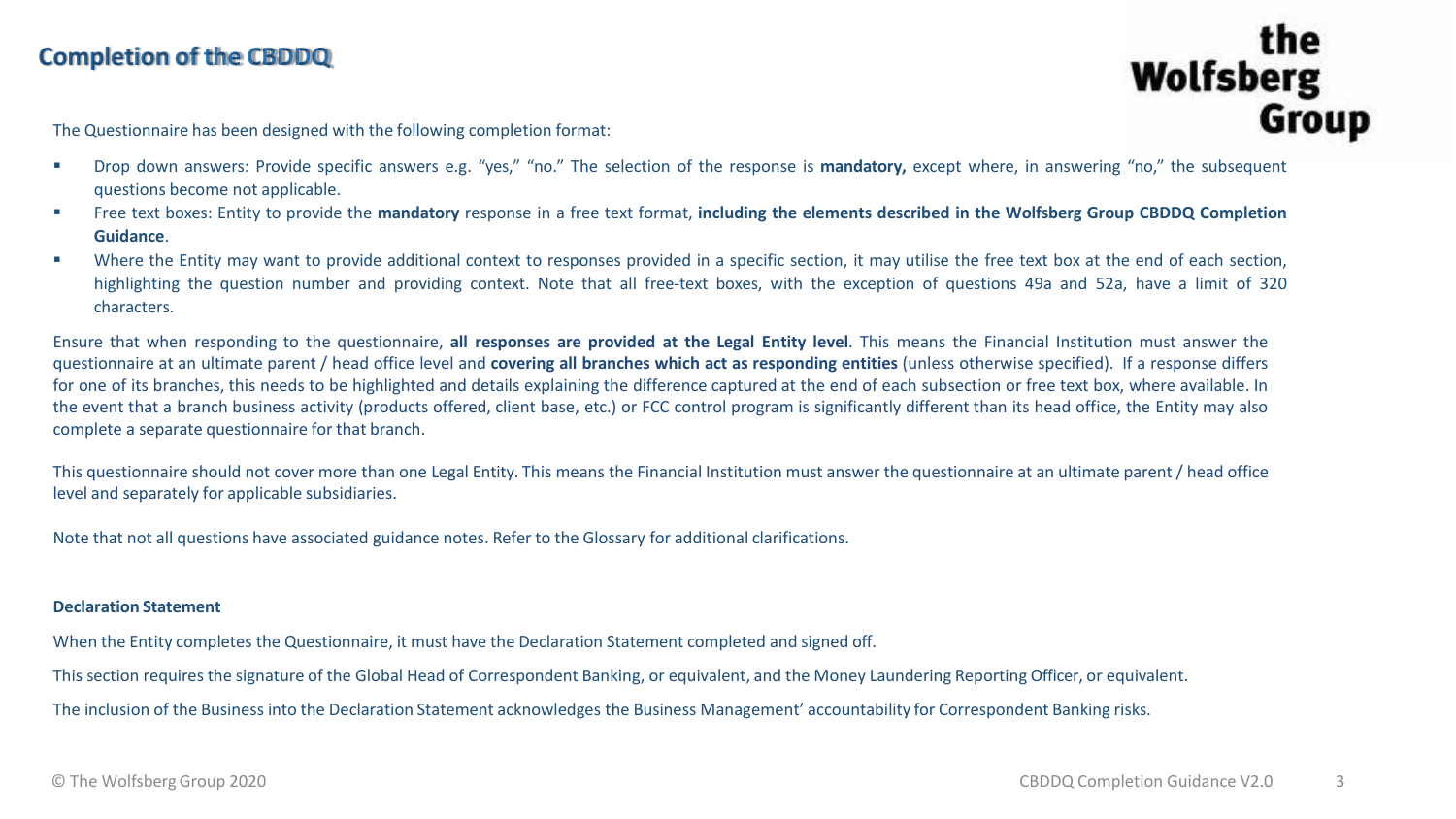|                   | <b>Entity &amp; Ownership</b>                                                | ulvup                                                                                                                                                                                                                                                                                                                                                     |  |
|-------------------|------------------------------------------------------------------------------|-----------------------------------------------------------------------------------------------------------------------------------------------------------------------------------------------------------------------------------------------------------------------------------------------------------------------------------------------------------|--|
| Question 1        | <b>Full Legal Name</b>                                                       | Also referred to as company name.                                                                                                                                                                                                                                                                                                                         |  |
| Question 2        | Append a list of foreign branches which are covered<br>by this questionnaire | Refer to page 3 "Completion of the CBDDQ" for further guidance. Include the Legal Entity foreign branches, unless there is a<br>branch which has different business activities/clients or does not follow the same Financial Crime Compliance Programme. List<br>all branches acting as responding entities, including full name and country of location. |  |
| Question 3        | Full Legal (Registered) Address                                              | Registered address for Legal Entities is also known as address of incorporation.                                                                                                                                                                                                                                                                          |  |
| Question 4        | Full Primary Business Address (if different from<br>above)                   | Address where the Entity is primarily physically located (similar to principal business address or address of residence).                                                                                                                                                                                                                                 |  |
| <b>Question 5</b> | Date of Entity incorporation/establishment                                   | Provide the date of incorporation.<br>If the full date is not available, provide the year and explain why the full date is not available.                                                                                                                                                                                                                 |  |
| Question 6        | Select type of ownership and append an ownership<br>chart if available       | Ownership chart means a visual representation of the ownership structure, including percentage of ownership and the full<br>name of all parent entities and ultimate beneficial owners.                                                                                                                                                                   |  |
| Question 6 a      | Publicly Traded (25% of shares publicly traded)                              | Entity is publicly traded if 25% or more of its ordinary shares or common stock are listed on a stock exchange.                                                                                                                                                                                                                                           |  |
| Question 6 a.1    | If Y, indicate the exchange traded on and ticker<br>symbol                   | Provide the full names of all the stock exchanges where the ordinary shares/common stock are primary listed along with the<br>unique ID used by each stock exchange to identify the security.                                                                                                                                                             |  |
| Question 6 b      | Member Owned/Mutual                                                          | Mutual Societies are organisations owned by their members and managed for their benefit, such as a building society, friendly<br>society, credit union, registered society (including: co-operative societies, industrial and provident societies, community<br>benefit societies, which are registered legal entities and hold limited liability).       |  |
| Question 6 c      | Where a government or state owns 25% or more<br>of an entity                 | If Entity is owned 25% or more by a government, state owned body or state agency (directly or indirectly) for the purpose of<br>performing state related activity versus an investment stake.                                                                                                                                                             |  |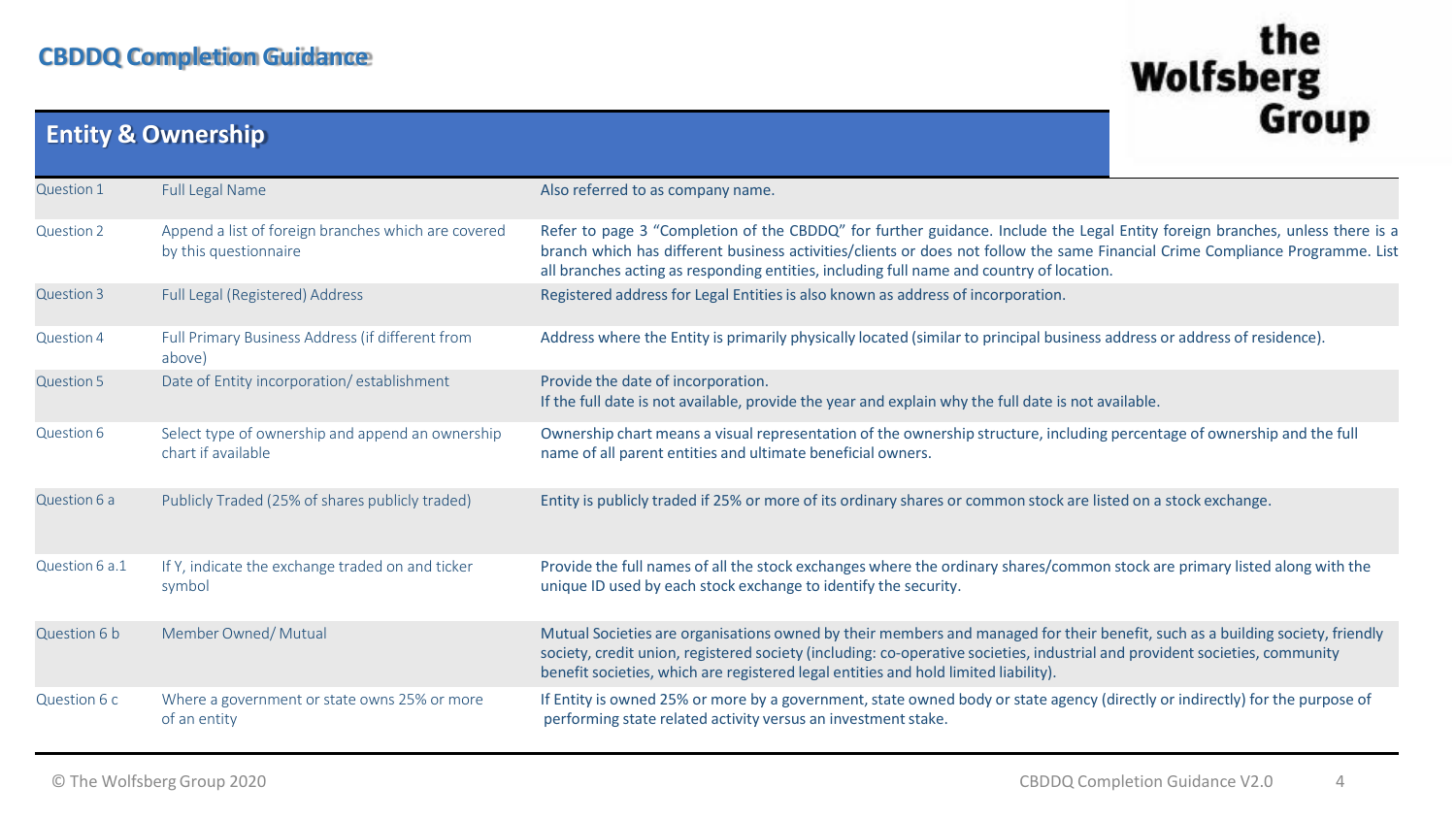|                   | <b>Entity &amp; Ownership</b>                                                                        |                                                                                                                                                                                                                                                                           |  |
|-------------------|------------------------------------------------------------------------------------------------------|---------------------------------------------------------------------------------------------------------------------------------------------------------------------------------------------------------------------------------------------------------------------------|--|
| Question 6 d      | <b>Privately Owned</b>                                                                               | Select privately owned if 6a, b or c do not apply.                                                                                                                                                                                                                        |  |
| Question 6 d.1    | If Y, provide details of shareholders or ultimate<br>beneficial owners with a holding of 10% or more | Provide immediate and ultimate shareholders (legal entities and natural persons) full names and percentage held.                                                                                                                                                          |  |
| <b>Question 7</b> | % of the entity's total shares composed of bearer<br>shares                                          | Are share certificates issued in bearer form? Ownership is signified by possession of certificates issued to "bearer".                                                                                                                                                    |  |
| <b>Question 8</b> | Does the Entity, or any of its branches, operate under<br>an offshore banking license (OBL)?         | Offshore banking license means a license to conduct banking activities which, as a condition of the license, prohibits the<br>licensed entity from conducting banking activities with the citizens, or in the local currency, of the country which issued the<br>license. |  |
| Question 8-a      | If Y, provide the name of the relevant branch/es which<br>operate under an OBL                       | Include any branches or entities which operate under an offshore banking license and Country of Location/Jurisdiction.                                                                                                                                                    |  |
| Question 9        | Name of primary financial regulator / supervisory<br>authority                                       | This is the regulator with primary responsibility for oversight of anti-money laundering, counter terrorist finance and other<br>types of financial crime compliance.                                                                                                     |  |
| Question 10       | Provide Legal Entity Identifier (LEI) if available                                                   | A Legal Entity Identifier (or LEI), is a 20-character identifier that identifies distinct legal entities that engage in financial<br>transactions. It is defined by the International Organization for Standardization (ISO) 17442.                                       |  |
| Question 11       | Provide the full legal name of ultimate parent (if<br>different from the Entity completing the DDQ)  | Provide the name of the entity that effectively holds/controls majority voting power over the responding party.                                                                                                                                                           |  |
| Question 12       | Jurisdiction of licensing authority and regulator of<br>ultimate parent                              | If applicable, country in which the primary financial regulator/ supervisory authority of the ultimate parent is established.                                                                                                                                             |  |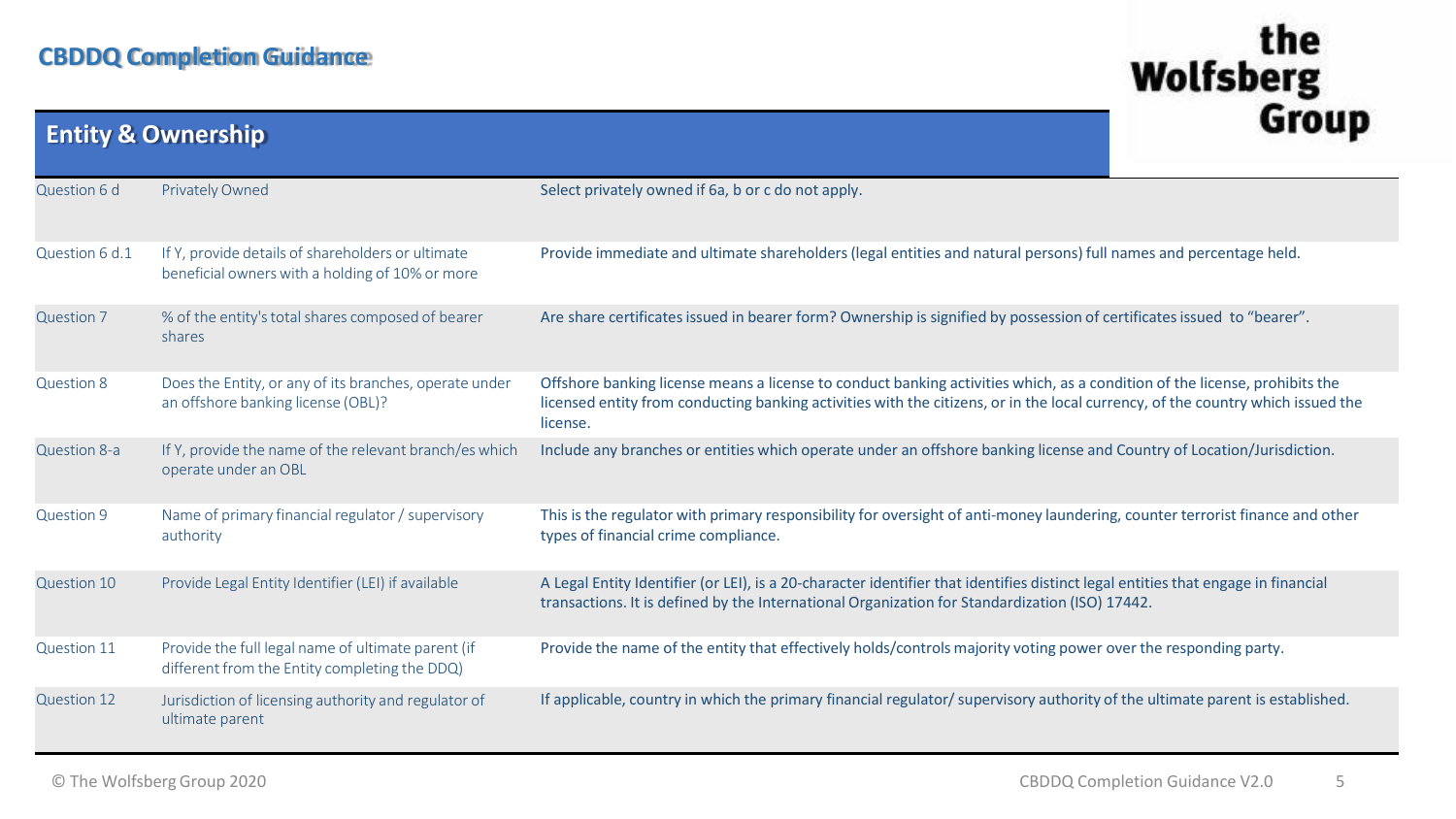|                    | <b>Entity &amp; Ownership</b>                                                                                                                                                                                                                      |                                                                                                                                                                                                                                                                               | uivuu |
|--------------------|----------------------------------------------------------------------------------------------------------------------------------------------------------------------------------------------------------------------------------------------------|-------------------------------------------------------------------------------------------------------------------------------------------------------------------------------------------------------------------------------------------------------------------------------|-------|
| <b>Question 13</b> | Select the business areas applicable to the Entity                                                                                                                                                                                                 | This section refers to the areas of business offered by the Entity.                                                                                                                                                                                                           |       |
| Question 13 b      | Private Banking / Wealth Management                                                                                                                                                                                                                | Refer to the Glossary for further details. If the Entity does not provide both services, specify which service is applicable in<br>"Other".                                                                                                                                   |       |
| Question 13 j      | Other                                                                                                                                                                                                                                              | Specify any other services which have not been covered in 13 above or provide any clarifications that may be required.                                                                                                                                                        |       |
| Question 14        | of non-resident customers or does it derive more than<br>10% of its revenue from non-resident customers? (Non-<br>resident means customers primarily resident in a<br>different jurisdiction to the location where bank services<br>are provided.) | Does the entity have a significant (10% or more) portfolio Indicate whether the entity has non-resident customers whose combined revenue represents 10% or more of the total<br>revenue or if the number of non-resident customers is 10% or more of the total customer base. |       |
| Question 14 a      | If Y, provide top five countries where the non-resident<br>customers are located.                                                                                                                                                                  | List the top 5 countries where the non-resident customers are located.                                                                                                                                                                                                        |       |
| Question 15        | Select the closest value:                                                                                                                                                                                                                          |                                                                                                                                                                                                                                                                               |       |
| Question 15 a      | Number of employees                                                                                                                                                                                                                                | Include the number of full time employees (FTE) of the Entity and any applicable branches. The Entity should aim to include<br>the most accurate figure although it is understood that there may be a small variance for larger Entities.                                     |       |
| Question 15 b      | <b>Total Assets</b>                                                                                                                                                                                                                                | Provide the Total Assets per the Entity's latest audited balance sheet, including any applicable branches. The Entity should<br>aim to include the most accurate figure although the Group understand that there may be a small variance for larger Entities.                 |       |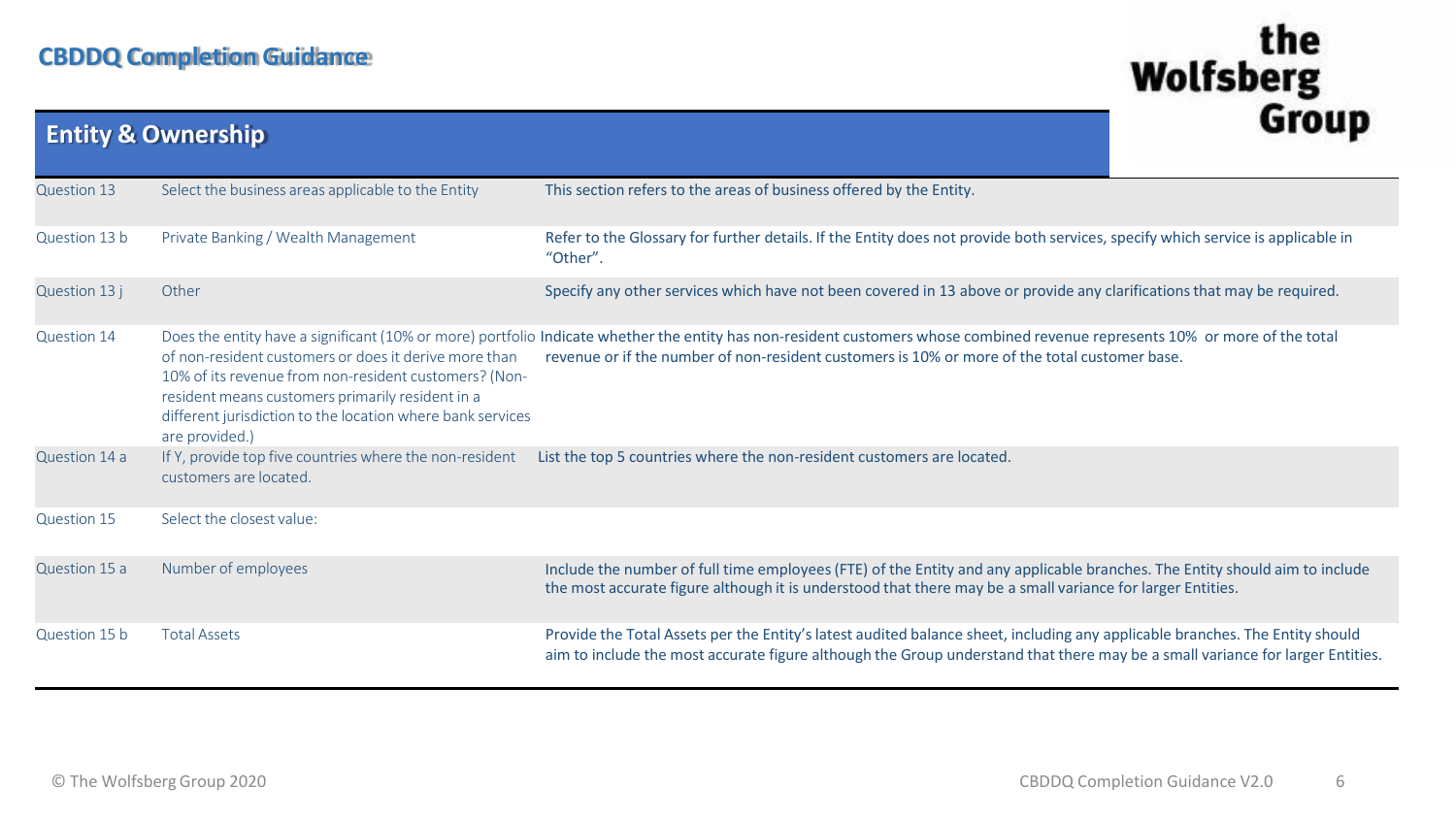|                 | <b>Products &amp; Services</b>                                                      | uivup                                                                                                                                                                                                                                                                                                                                                                                                                                                                                          |
|-----------------|-------------------------------------------------------------------------------------|------------------------------------------------------------------------------------------------------------------------------------------------------------------------------------------------------------------------------------------------------------------------------------------------------------------------------------------------------------------------------------------------------------------------------------------------------------------------------------------------|
| Question 17     | Does the Entity offer the following products and<br>services:                       | For each of the products and services mentioned below, respond based on the Entity offering of products and services directly<br>to their customers, versus acting as an Introducer or Intermediary.                                                                                                                                                                                                                                                                                           |
| Question 17 a   | <b>Correspondent Banking</b>                                                        | If the Entity answers "no" the Questionnaire remains relevant as the Entity may be obtaining correspondent banking services<br>as a Respondent, rather than providing Correspondent Banking services to other Financial Institutions. Go to question 17b<br>onwards.                                                                                                                                                                                                                           |
| Question 17 a.2 | domestic banks?                                                                     | Does the Entity offer correspondent banking services to Provision of correspondent banking services to Financial Institutions based in the same jurisdiction as the Entity.                                                                                                                                                                                                                                                                                                                    |
| Question 17 a.3 | Does the Entity allow domestic bank clients to provide<br>downstream relationships? | Where the Entity's correspondent banking customers provide correspondent banking to other Financial Institutions and which<br>flow through the Entity.<br>A downstream correspondent (often referred to as "nested") relationship occurs when a Respondent Bank receives<br>correspondent banking services from a Correspondent and itself provides correspondent banking services to other financial<br>institutions in the same currency as the account it maintains with its Correspondent. |
| Question 17 a.5 | Does the Entity offer correspondent banking services to<br>Foreign Banks?           | Provision of correspondent banking services to Financial Institutions outside the jurisdiction of the Entity.                                                                                                                                                                                                                                                                                                                                                                                  |
| Question 17 e   | <b>Stored Value Instruments</b>                                                     | Refer to Glossary for further clarification. If the Entity answers "Yes" utilise the free-text box under "Question 18 b" to provide<br>examples of Stored Value Instrument the Entity provides e.g. prepaid cards, e-wallet, government benefit cards.                                                                                                                                                                                                                                         |
| Question 17 p   | Other high-risk products and services identified by the<br>Entity                   | The definition of high risk is based on the Entity local regulations and/or the industry standards issued by bodies such as The<br>Wolfsberg Group, FATF, etc.<br>If answering "none" or "not applicable", provide context to your response e.g. the Entity does not provide any additional high<br>risk products.                                                                                                                                                                             |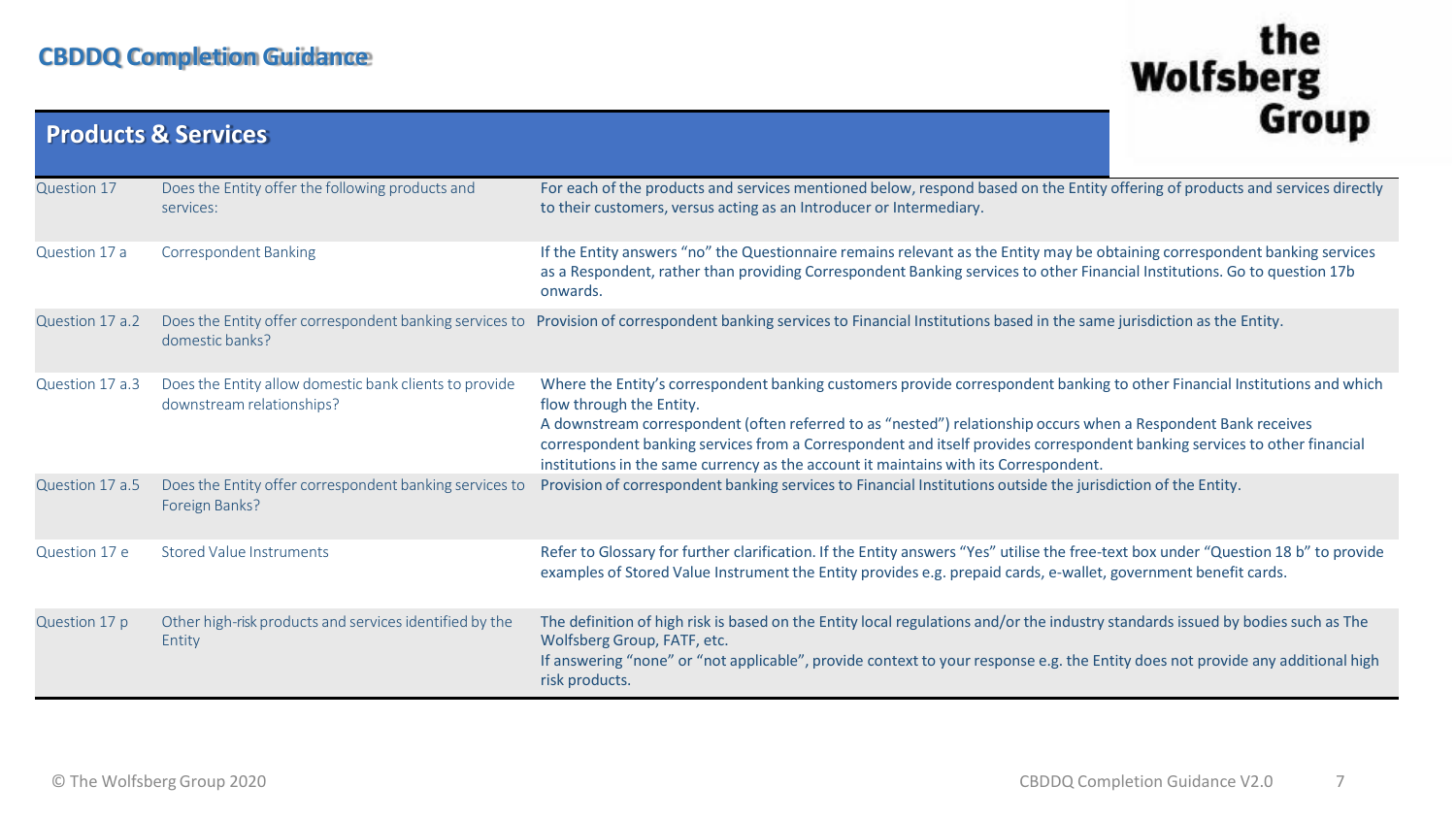**AML, CTF & Sanctions Programme**

|               | AIVIL, CTF & Sanctions Programme                                                                                                     |                                                                                                                                                                                                                                                                                                                                                                                             | ---- <b>-</b> |
|---------------|--------------------------------------------------------------------------------------------------------------------------------------|---------------------------------------------------------------------------------------------------------------------------------------------------------------------------------------------------------------------------------------------------------------------------------------------------------------------------------------------------------------------------------------------|---------------|
| Question 19   | Does the Entity have a programme that sets minimum<br>AML, CTF and Sanctions standards regarding the<br>following components:        |                                                                                                                                                                                                                                                                                                                                                                                             |               |
| Question 19 a | Appointed Officer with sufficient experience/expertise                                                                               | "Sufficient experience/expertise" is based on local regulatory expectations and industry standards in the jurisdiction where the<br>Entity is based. Consider the type of role previously undertaken and length of time in the Financial Industry Compliance sector.<br>The Entity may have appointed the same person as both the AML and Sanctions Officer or have a person for each role. |               |
| Question 19 b | <b>Cash Reporting</b>                                                                                                                | Only utilise the drop down option "not applicable" if there are regulatory reasons for not reporting (i.e., there is no regulatory<br>requirement to report cash transactions at any threshold) or operational reasons (e.g. the Entity does not handle cash). Utilise<br>the free-text box under questions "24 b" to provide further information.                                          |               |
| Question 19 h | <b>Policies and Procedures</b>                                                                                                       | "Policies" establishes the principles to be adhered to in order to ensure effective risk management, aligned to the three Lines<br>of Defence model (refer to the Glossary for further information). "Procedures" support the implementation of the policy by<br>providing detailed requirements that must be adhered to.                                                                   |               |
| Question 19 i | <b>Risk Assessment</b>                                                                                                               | Assessment of the inherent money laundering, terrorism financing, sanctions and bribery and corruption risks, present within<br>the Entity (customers, geography, products, channels), as well as the mitigating controls implemented to manage those risks,<br>resulting in a residual risk rating.                                                                                        |               |
| Question 19 n | <b>Training and Education</b>                                                                                                        | Refers to activities delivered either internally or by a third party, designed to educate and develop employees, taking into<br>account the Entity's policies and procedures and for which attendance records are maintained.                                                                                                                                                               |               |
| Question 20   | How many full time employees are in the Entity's AML,<br>CTF & Sanctions Compliance Department?                                      | This question excludes contractors and temporary staff and is only concerned with AML and Sanctions full time employees or<br>equivalent in the second line of defence.                                                                                                                                                                                                                     |               |
| Question 21   | Is the Entity's AML, CTF & Sanctions policy approved at<br>least annually by the Board or equivalent Senior<br>Management Committee? | Policy may be maintained at the Entity or the Entity's parent level - answer for the policy applied by the Entity completing the<br>questionnaire.<br>If the Entity answer is "no" add context in the free text box.                                                                                                                                                                        |               |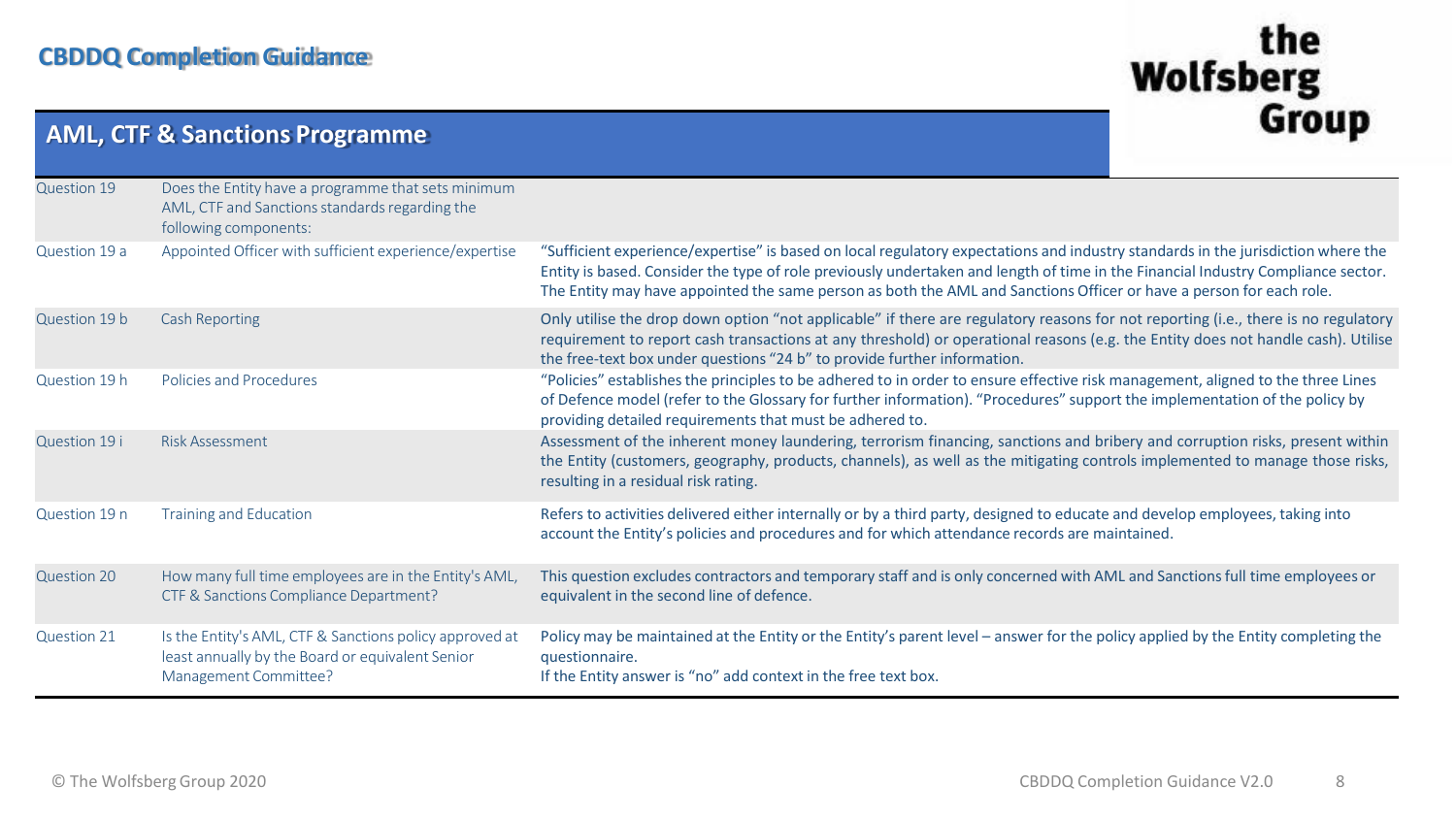|                    | <b>AML, CTF &amp; Sanctions Programme</b>                                                               |                                                                                                                                                                                                                                                                                                                                                                              | uluu |
|--------------------|---------------------------------------------------------------------------------------------------------|------------------------------------------------------------------------------------------------------------------------------------------------------------------------------------------------------------------------------------------------------------------------------------------------------------------------------------------------------------------------------|------|
| <b>Question 22</b> | Does the Board or equivalent Senior Management<br>AML, CTF & Sanctions programme?                       | "Reporting" means Management Information (MI) which is reported to Senior Management by way of presentation slides,<br>committee receive regular reporting on the status of the metrics and/or discussions which can be evidenced via minutes.                                                                                                                               |      |
| Question 23        | Does the Entity use third parties to carry out any<br>components of its AML, CTF & Sanctions programme? | "Third party" means a different legal entity. This could be either related or unrelated to the responding Entity (i.e. either<br>another entity in the same group or a third party).<br>Provide the response based on the third party performing activities on behalf of the Entity, where the Entity remains<br>accountable for the activity from a regulatory perspective. |      |
| Question 23 a      | If Y, provide further details                                                                           | Explain what is done by the third party, its responsibilities, details of the location where the third party is based, if it is<br>regulated and by whom, if it is related to the Entity. Confirm if the third party is subject to the same governance, policies and<br>procedures as the Entity.                                                                            |      |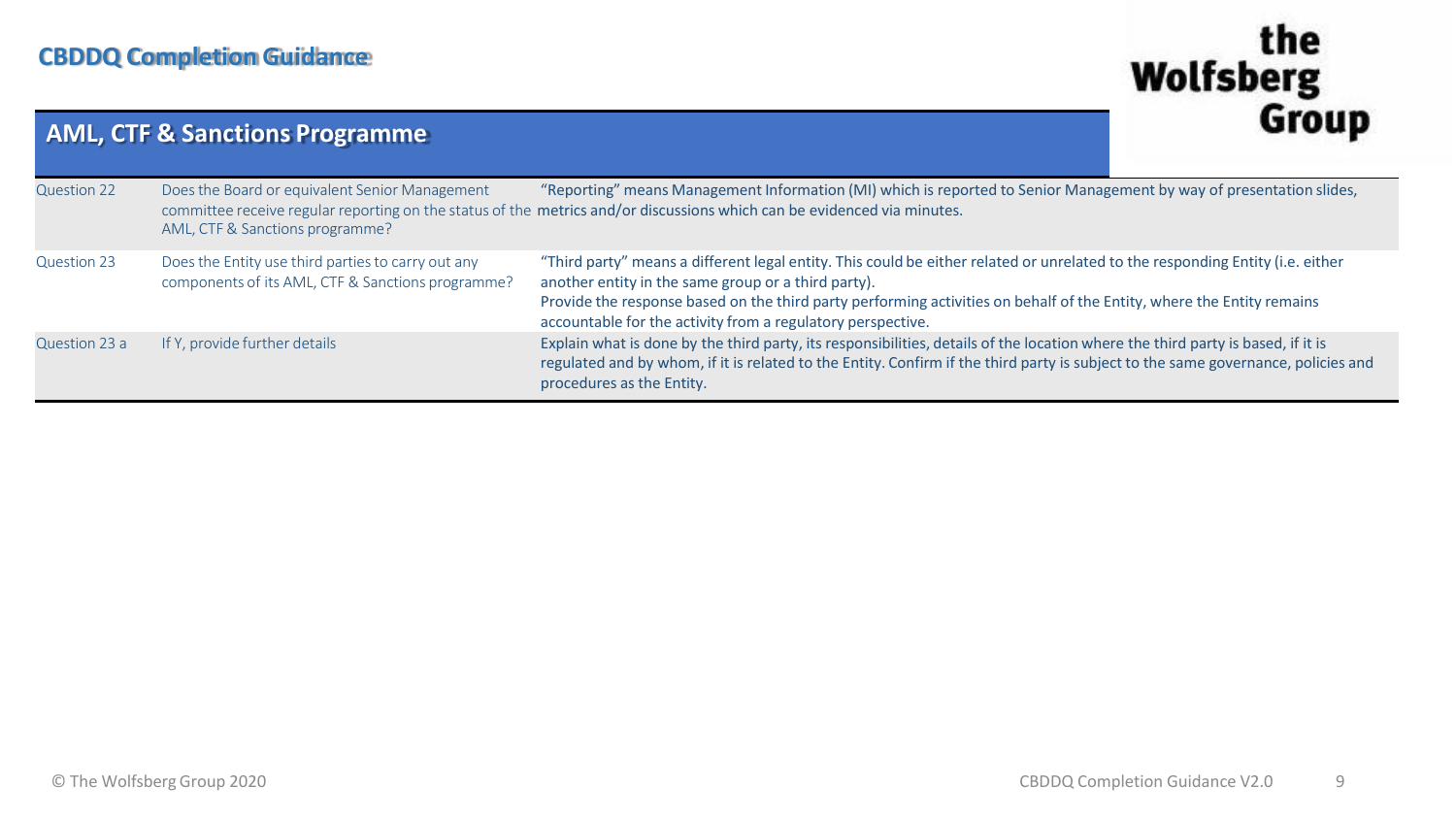| <b>Anti Bribery &amp; Corruption</b> |                                                                                                                                                                                           | uluup                                                                                                                                                                                                                                                                                                                                                                                                              |  |
|--------------------------------------|-------------------------------------------------------------------------------------------------------------------------------------------------------------------------------------------|--------------------------------------------------------------------------------------------------------------------------------------------------------------------------------------------------------------------------------------------------------------------------------------------------------------------------------------------------------------------------------------------------------------------|--|
| <b>Question 25</b>                   | Has the Entity documented policies and procedures<br>consistent with applicable ABC regulations and<br>requirements to [reasonably] prevent, detect and report<br>bribery and corruption? | "Reasonably" refers to the ability to reduce the exposure to bribery and corruption versus the ability to eradicate all risks.                                                                                                                                                                                                                                                                                     |  |
| Question 26                          | sets minimum ABC standards?                                                                                                                                                               | Does the Entity have an enterprise wide programme that "Enterprise wide" refers to a programme which covers all relevant functions and activities which may be impacted by bribery<br>and corruption risks, including branches and any businesses under the Entity's responsibility. Refer to the programme which is<br>currently in place whether imposed by the parent company or designed by the Entity itself. |  |
| Question 27                          | Has the Entity appointed a designated officer or officers<br>with sufficient experience/expertise responsible for<br>coordinating the ABC programme?                                      | Has the entity assigned accountability for the ABC programme to an appropriate individual? "Sufficient experience/expertise"<br>is based on local regulatory expectations and industry standards in the jurisdiction where the Entity is based. Consider the type<br>of role previously undertaken and length of time in the Financial Industry Compliance sector.                                                 |  |
| Question 28                          | Does the Entity have adequate staff with appropriate<br>levels of experience/expertise to implement the ABC<br>programme                                                                  | "Adequate staff" refers to the number of employees to address all the activities required under the ABC programme.<br>"Sufficient experience/expertise" is based on the local regulatory expectations and industry standards in the Jurisdiction<br>where the Entity is based.                                                                                                                                     |  |
| <b>Question 30</b>                   | Does the Entity have a global ABC policy that:                                                                                                                                            |                                                                                                                                                                                                                                                                                                                                                                                                                    |  |
| Question 30 b                        | Includes enhanced requirements regarding interaction<br>with public officials?                                                                                                            | Interactions with public officials can be considered to pose a higher risk of bribery and corruption.                                                                                                                                                                                                                                                                                                              |  |
| Question 30 c                        | Includes a prohibition against the falsification of books<br>and records (this may be within the ABC policy or any<br>other policy applicable to the Legal Entity)?                       | "Books" refers to financial accounts. "Records" refer to any records retained for audit purposes.                                                                                                                                                                                                                                                                                                                  |  |
| Question 31                          | Does the Entity have controls in place to monitor the<br>effectiveness of their ABC programme?                                                                                            | "Monitor the effectiveness" refers to testing and oversight that the Entity has implemented to assess compliance with the ABC<br>programme.                                                                                                                                                                                                                                                                        |  |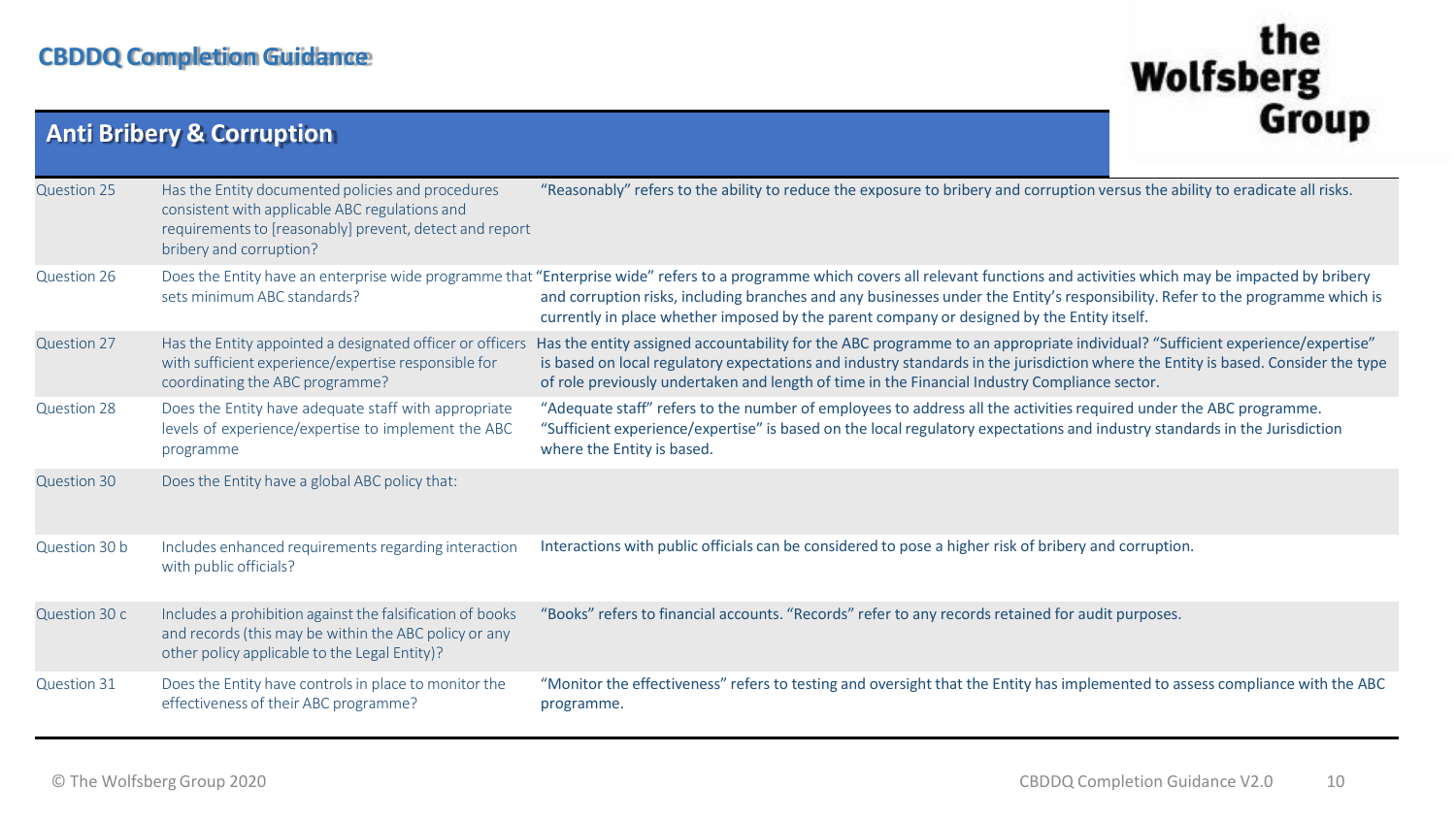|                    | <b>Anti Bribery &amp; Corruption</b>                                                                                |                                                                                                                                                                                       | uluu |
|--------------------|---------------------------------------------------------------------------------------------------------------------|---------------------------------------------------------------------------------------------------------------------------------------------------------------------------------------|------|
| Question 32        | Does the Entity's Board or Senior Management<br>Committee receive regular Management Information on<br>ABC matters? | "Reporting" means Management Information (MI) which is reported to Senior Management by way of presentation slides,<br>metrics and/or discussions which can be evidenced via minutes. |      |
| Question 33        | Does the Entity perform an Enterprise Wide ABC risk<br>assessment?                                                  | Means an ongoing risk assessment performed at the Entity level, looking at inherent risk, mitigating controls and residual risks<br>and their effectiveness.                          |      |
| <b>Question 37</b> | Does the Entity provide mandatory ABC training to:                                                                  |                                                                                                                                                                                       |      |
| Question 37 a      | Board and Senior Committee Management                                                                               | Respond to this question taking into account the Board responsible for the responding Entity (which may be the Board of the<br>parent).                                               |      |
| Question 37 e      | 3rd parties to which specific compliance activities<br>subject to ABC risk have been outsourced                     | Means training provided to third parties which currently perform ABC activities on behalf of the Entity.                                                                              |      |
| Question 38        | Does the Entity provide ABC training that is targeted to<br>specific roles, responsibilities and activities?        | Means training designed for specific roles/jobs/positions to help them understand their responsibilities in relation to ABC in<br>their day-to-day activities.                        |      |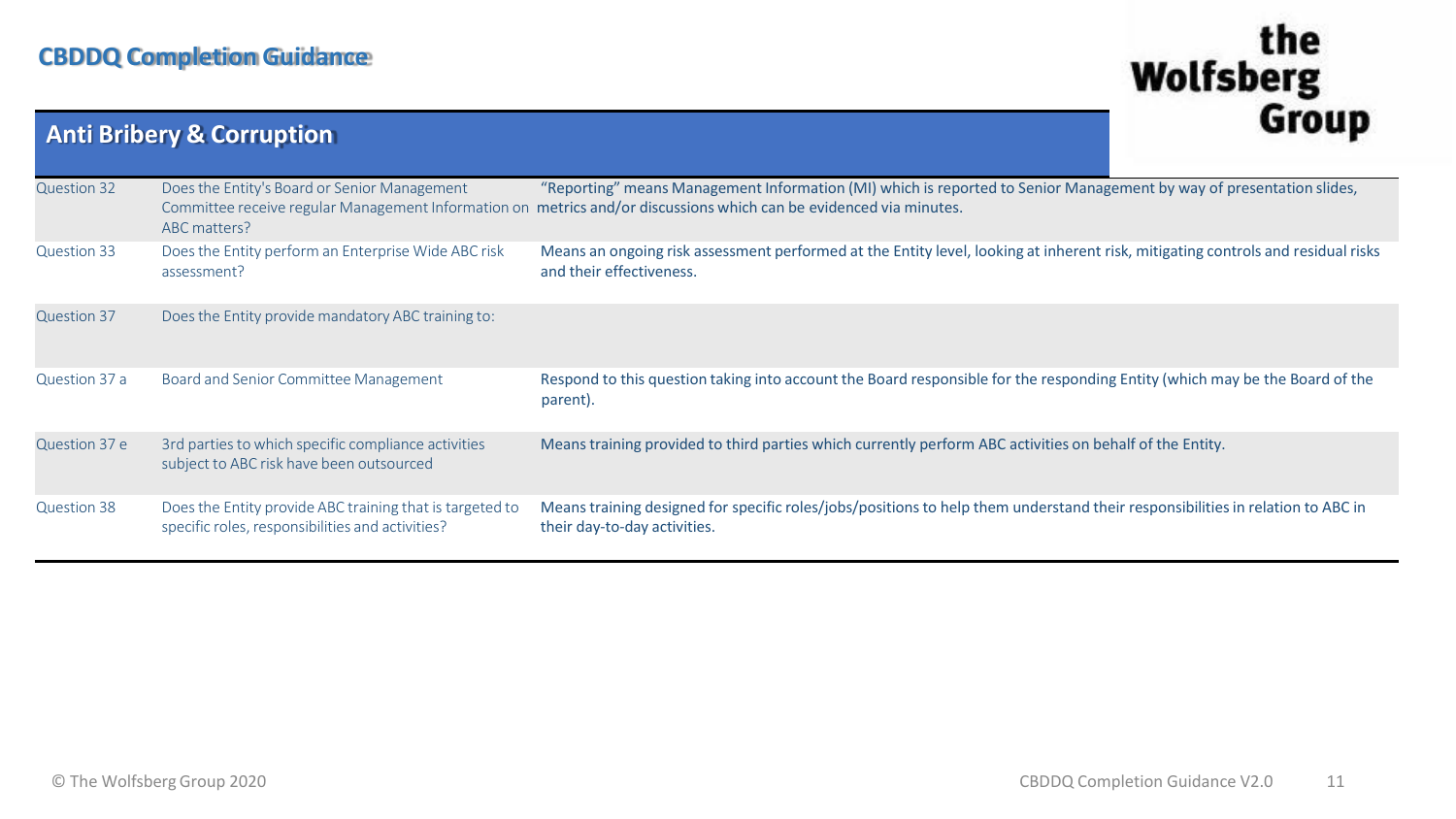|                    | <b>Policies &amp; Procedures</b>                                                                           |                                                                                                                                                                                   | unuu |
|--------------------|------------------------------------------------------------------------------------------------------------|-----------------------------------------------------------------------------------------------------------------------------------------------------------------------------------|------|
| <b>Question 42</b> | Are the Entity's policies and procedures gapped<br>against/compared to:                                    |                                                                                                                                                                                   |      |
| Question 42 a      | <b>US Standards</b>                                                                                        | Has the Entity performed a gap analysis against US regulations, over and above local regulatory and legal requirements?                                                           |      |
| Question 42 a 1    | If Y, does the Entity retain a record of the results?                                                      | Has the entity recorded the results of the gap analysis e.g. a record of any additional policy requirements implemented over<br>and above local regulatory or legal requirements? |      |
| Question 42 b      | EU Standards                                                                                               | Has the Entity performed a gap analysis against European, over and above local regulatory and legal requirements?                                                                 |      |
| Question 42 b 1    | If Y, does the Entity retain a record of the results?                                                      | Has the entity recorded the results of the gap analysis e.g. a record of any additional policy requirements implemented over<br>and above local regulatory or legal requirements? |      |
| Question 43        | Does the Entity have policies and procedures that:                                                         |                                                                                                                                                                                   |      |
| Question 43 f      | Prohibit opening and keeping of accounts for Section<br>311 designated entities                            | If the Entity answers "no" provide explanation under question 46b. Refer to the Glossary for further information in relation to<br>Section 311 (Patriot Act).                     |      |
| Question 43 k      | Specify how potentially suspicious activity identified by<br>employees is to be escalated and investigated | Means a documented process where all employees have a path of escalation and subsequent investigation of potentially<br>suspicious activities                                     |      |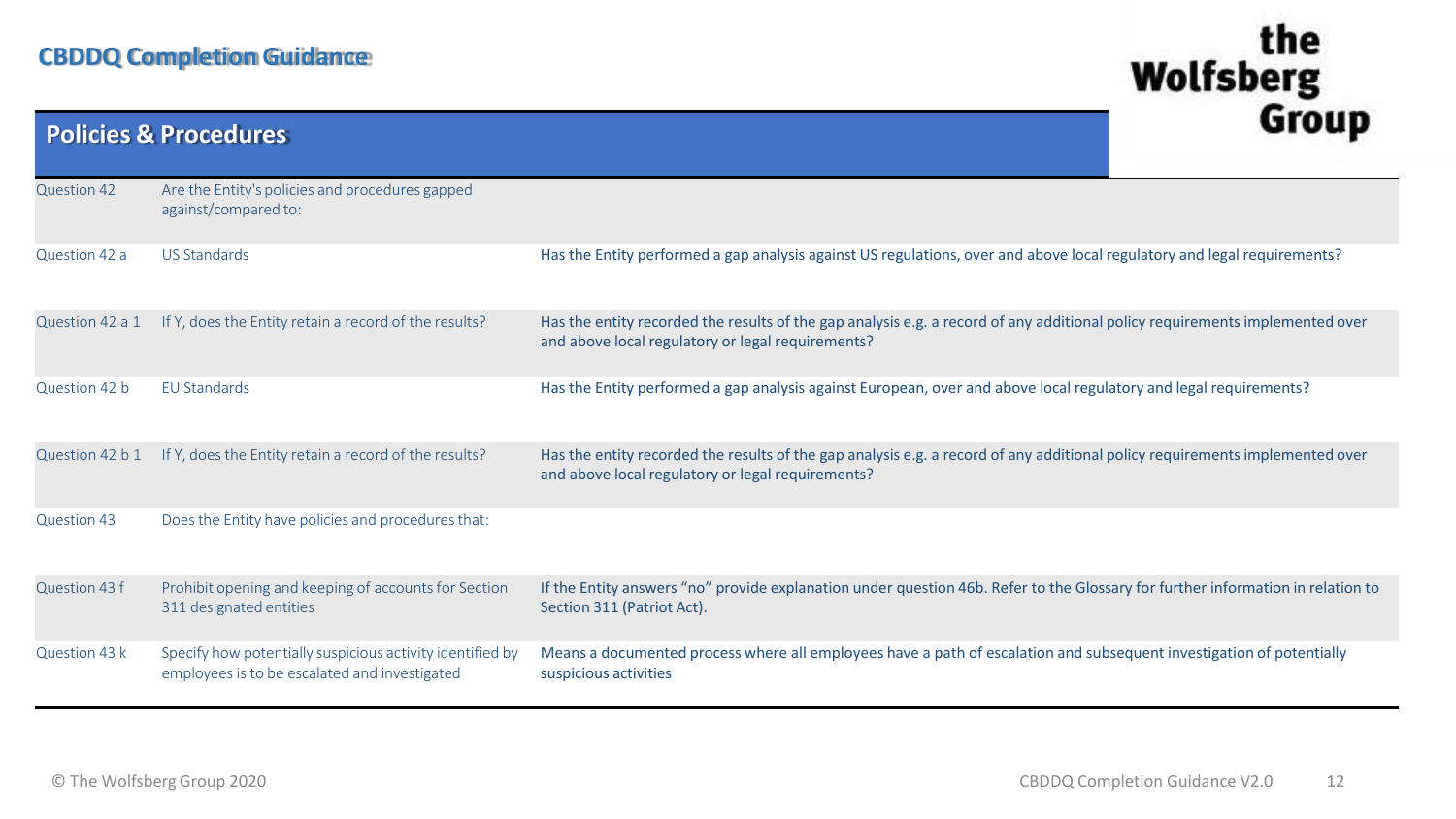|                    | <b>Policies &amp; Procedures</b>                                                                                                 |                                                                                                                                                                                                                                                                                                                                | unuu |
|--------------------|----------------------------------------------------------------------------------------------------------------------------------|--------------------------------------------------------------------------------------------------------------------------------------------------------------------------------------------------------------------------------------------------------------------------------------------------------------------------------|------|
| Question 43 l      | Outline the processes regarding screening for sanctions,<br>PEPs and negative media                                              | Means a documented process in which screening is performed for all three key areas. If the Entity performs the activities but<br>does not have the process documented, it should answer "no."<br>If the Entity has variances between the three processes, utilise the free-text box "Question 46 b" for further clarification. |      |
| Question 43 m      | Outline the processes for maintenance of internal<br>"watchlists"                                                                | Refer to the Glossary for further information in relation to watchlists. If the Entity performs the activities but does not have<br>the process documented, it should answer "no."                                                                                                                                             |      |
| <b>Question 44</b> | Has the Entity defined a risk tolerance statement or<br>similar document which defines a risk boundary around<br>their business? | Risk tolerance/risk appetite statement documents the level of the exposure beyond which the Entity is not prepared to accept<br>additional risks.                                                                                                                                                                              |      |
| <b>Question 45</b> | Does the Entity have record retention procedures that<br>comply with applicable laws?                                            | Means documented procedures outlining the minimum period for which records must be kept, e.g. including customer due<br>diligence information, outcome of screening controls, escalation and decisions made by Senior Management and others.                                                                                   |      |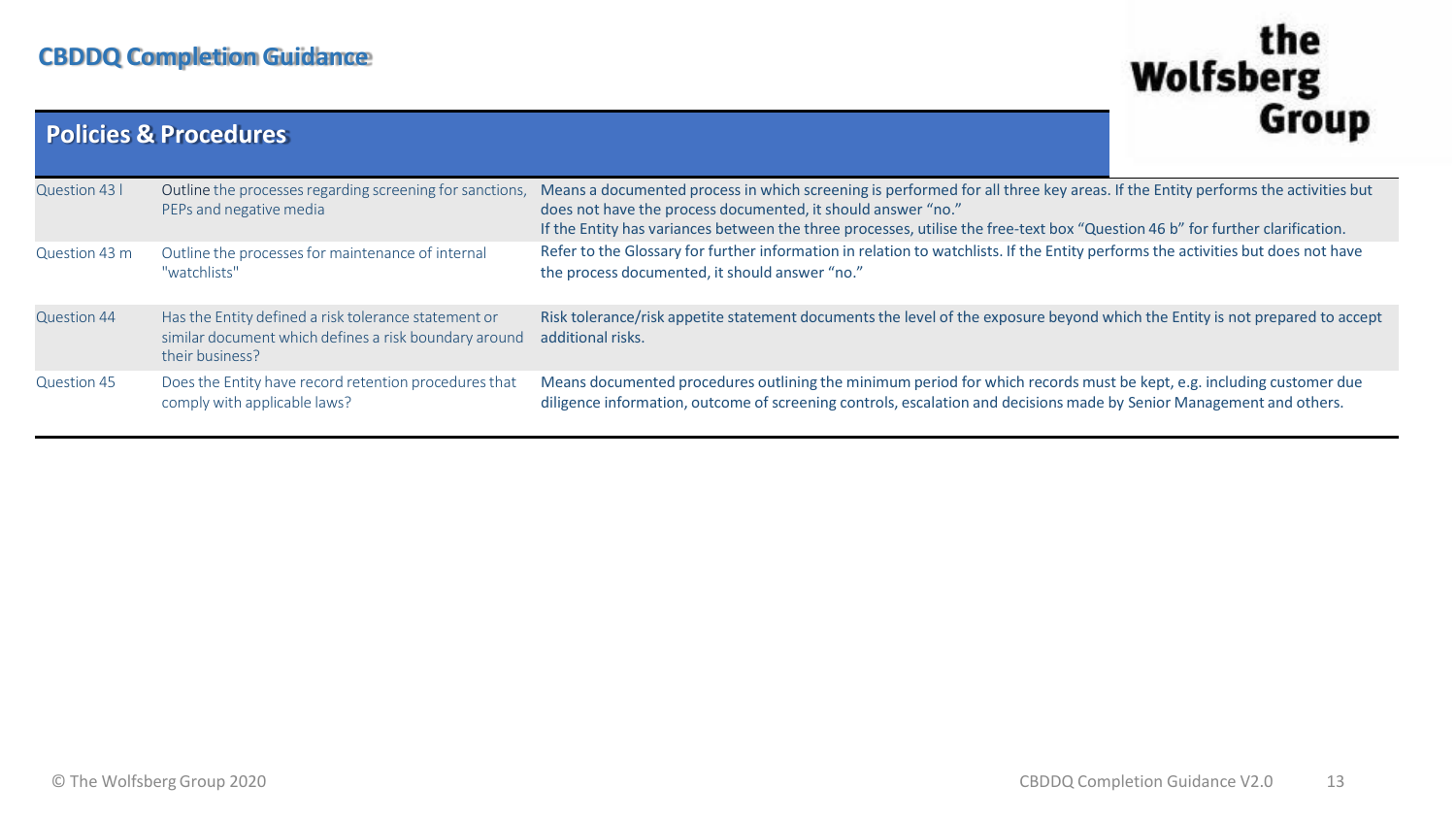|               | <b>AML, CTF &amp; Sanctions Risk Assessment</b>                                                 | uivup                                                                                                                                                                                                                      |
|---------------|-------------------------------------------------------------------------------------------------|----------------------------------------------------------------------------------------------------------------------------------------------------------------------------------------------------------------------------|
| Question 47   | Does the Entity's AML & CTF EWRA cover the inherent<br>risk components detailed below:          |                                                                                                                                                                                                                            |
| Question 47 a | Client                                                                                          | Refers to the Entity's book and all its clients/customers.                                                                                                                                                                 |
| Question 47 b | Product                                                                                         | All products provided by the Entity, directly or via third parties.                                                                                                                                                        |
| Question 47 c | Channel                                                                                         | Means the ways which the services are provided, e.g. face to face, electronically.                                                                                                                                         |
| Question 47 d | Geography                                                                                       | Means the jurisdictions to which the Entity has exposure via its clients, physical presence and services provided.                                                                                                         |
| Question 48   | Does the Entity's AML & CTF EWRA cover the controls<br>effectiveness components detailed below: | Control effectiveness is an assessment to determine how well controls are operating.                                                                                                                                       |
| Question 48 g | Governance                                                                                      | Means AML & CTF governance controls effectiveness, e.g. paths of escalation, the collection and dissemination of<br>Management Information, effectiveness of actions taken to enhance its governance, among other aspects. |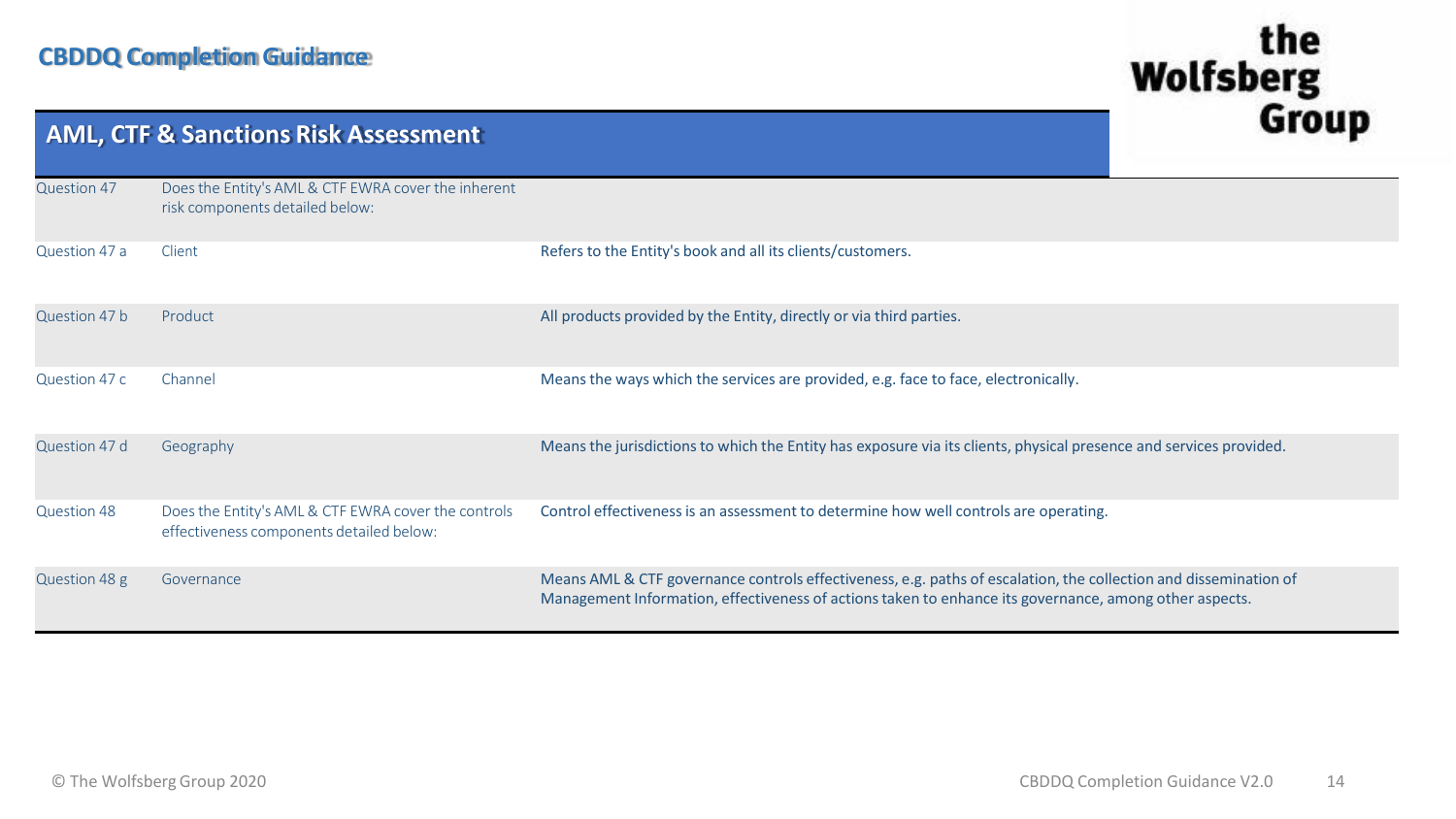| <b>KYC, CDD and EDD</b> |                                                                                                         | ulvup                                                                                                                                                                      |
|-------------------------|---------------------------------------------------------------------------------------------------------|----------------------------------------------------------------------------------------------------------------------------------------------------------------------------|
| <b>Question 54</b>      | Does the Entity verify the identity of the customer?                                                    | "Verification of identity" refers to the requirement to evidence the information provided by/on behalf of the customer during<br>CDD, as required.                         |
| Question 56             | Which of the following does the Entity gather and retain<br>when conducting CDD? Select all that apply: |                                                                                                                                                                            |
| Question 56 c           | <b>Expected Activity</b>                                                                                | This may include volumes, types of transactions, jurisdictions, frequency, products, values. Refer to Glossary for further<br>clarification.                               |
| <b>Question 56d</b>     | Nature of business/employment                                                                           | All types of revenue generating activity provided/performed by the customer.                                                                                               |
| Question 56 e           | Product usage                                                                                           | Type and level (e.g. value/volume) of utilisation of products.                                                                                                             |
| Question 56 f           | Purpose and nature of relationship                                                                      | The reason for the establishment of the relationship and the type of relationship such as investment banking or private<br>banking.                                        |
| <b>Question 57</b>      | Are each of the following identified:                                                                   |                                                                                                                                                                            |
| Question 57 a 1         | Are ultimate beneficial owners verified?                                                                | This question is asking if the Entity verifies ultimate beneficial owners within the ownership/control threshold set by the<br>Entity, e.g. 25% or more, 10% or more, etc. |
| Question 57 d           | Other relevant parties                                                                                  | Any other entity or individual which otherwise holds a significant ownership or controlling interest in the customer, e.g.<br>authority to act on behalf of the customer.  |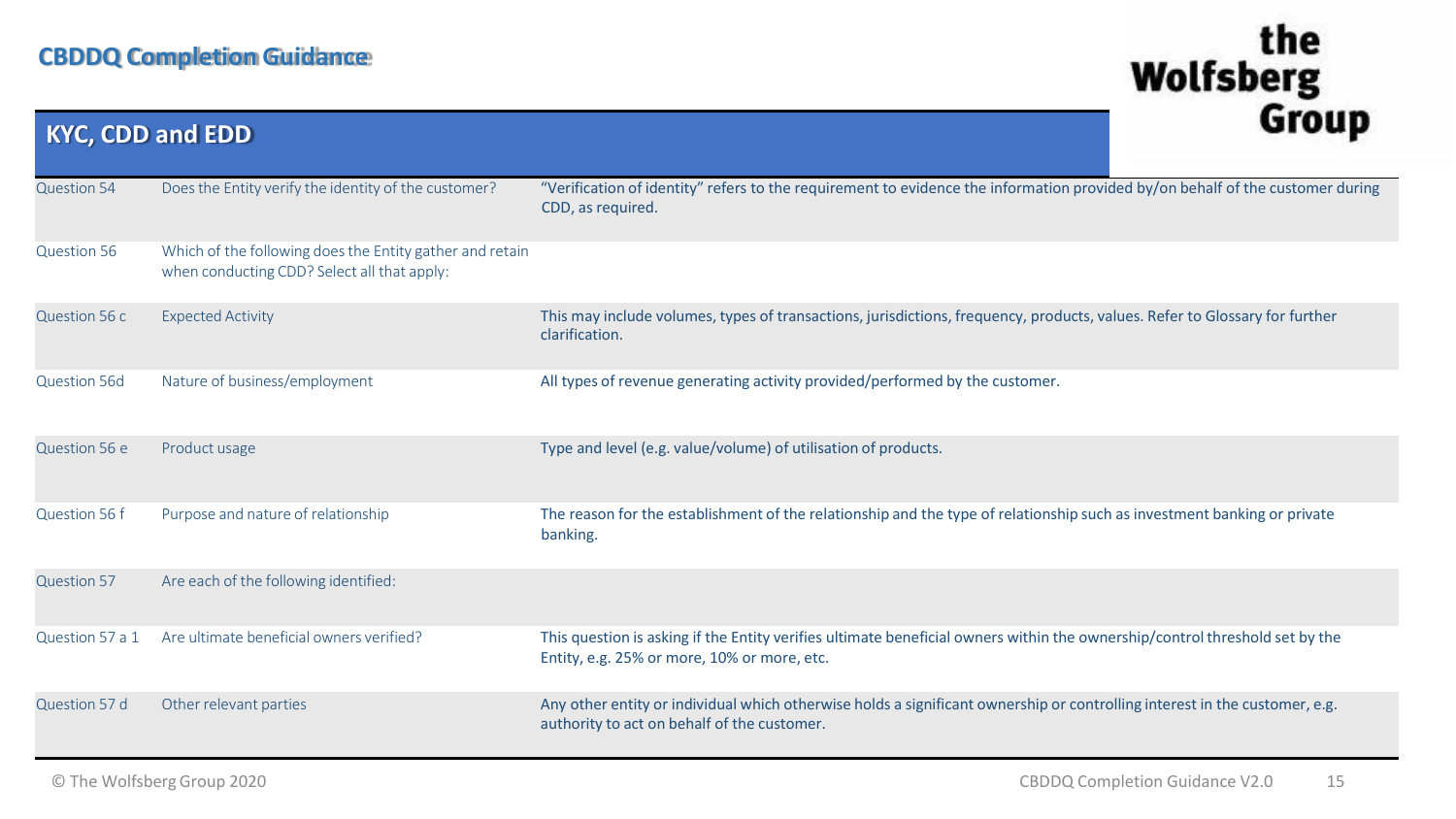| <b>KYC, CDD and EDD</b> |                                                                                                                                                                                                                                                       |                                                                                                                                                                                                                                                                                                                                                                                                             | uluu |
|-------------------------|-------------------------------------------------------------------------------------------------------------------------------------------------------------------------------------------------------------------------------------------------------|-------------------------------------------------------------------------------------------------------------------------------------------------------------------------------------------------------------------------------------------------------------------------------------------------------------------------------------------------------------------------------------------------------------|------|
| <b>Question 58</b>      | What is the Entity's minimum (lowest) threshold applied<br>to beneficial ownership identification?                                                                                                                                                    | Indicate the Entity's lowest ownership/control threshold obtained from its customers, based on the Entity's risk appetite.<br>Note that if "Other (Specify the percentage)" answer is selected, the Entity is able to type the percentage figure in the same<br>text box as the drop down.<br>"Lowest" refers to the ownership threshold applied to the highest risk customer rating the Entity implements. |      |
| <b>Question 59</b>      | Does the due diligence process result in customers<br>receiving a risk classification?                                                                                                                                                                | "Risk classification" refers to the customer receiving a risk score or rating when assessing potential financial crime risk<br>exposure.                                                                                                                                                                                                                                                                    |      |
| Question 61             | Does the Entity have a risk based approach to screening<br>customers for adverse media/negative news?                                                                                                                                                 | "Risk based approach" refers to an adverse media/negative news screening methodology which varies according to customer<br>risk, instead of one rule applicable to all customers.                                                                                                                                                                                                                           |      |
| Question 63             | What is the method used by the Entity to screen for<br>adverse media / negative news?                                                                                                                                                                 |                                                                                                                                                                                                                                                                                                                                                                                                             |      |
|                         | Automated/Manual/Combination                                                                                                                                                                                                                          | Automated is typically achieved through a regular automated feed of data into a screening tool which will perform name<br>match checks against the data and generate 'alerts' for bank staff to review. Manual is in reference to screening that is not<br>automated. Combination is a mix of automated and manual                                                                                          |      |
| Question 67             | Does the Entity have policies, procedures and processes<br>to review and escalate potential matches from screening related to PEPs and PEP exposure.<br>customers and connected parties to determine whether<br>they are PEPs, or controlled by PEPs? | Means a documented process in the Entity's policies and procedures setting out how an employee can escalate screening hits                                                                                                                                                                                                                                                                                  |      |
| <b>Question 68</b>      | Does the Entity have a process to review and update<br>customer information based on:                                                                                                                                                                 |                                                                                                                                                                                                                                                                                                                                                                                                             |      |
| Question 68 a           | <b>KYC</b> renewal                                                                                                                                                                                                                                    | Periodic, ongoing KYC/CDD review of existing customers/clients.                                                                                                                                                                                                                                                                                                                                             |      |
| Question 68 b           | <b>Trigger Event</b>                                                                                                                                                                                                                                  | A trigger event is some new event or piece of information that alters the information in the CDD record and would cause it to<br>be reviewed e.g. significant negative media, or disclosure of a regulatory order.                                                                                                                                                                                          |      |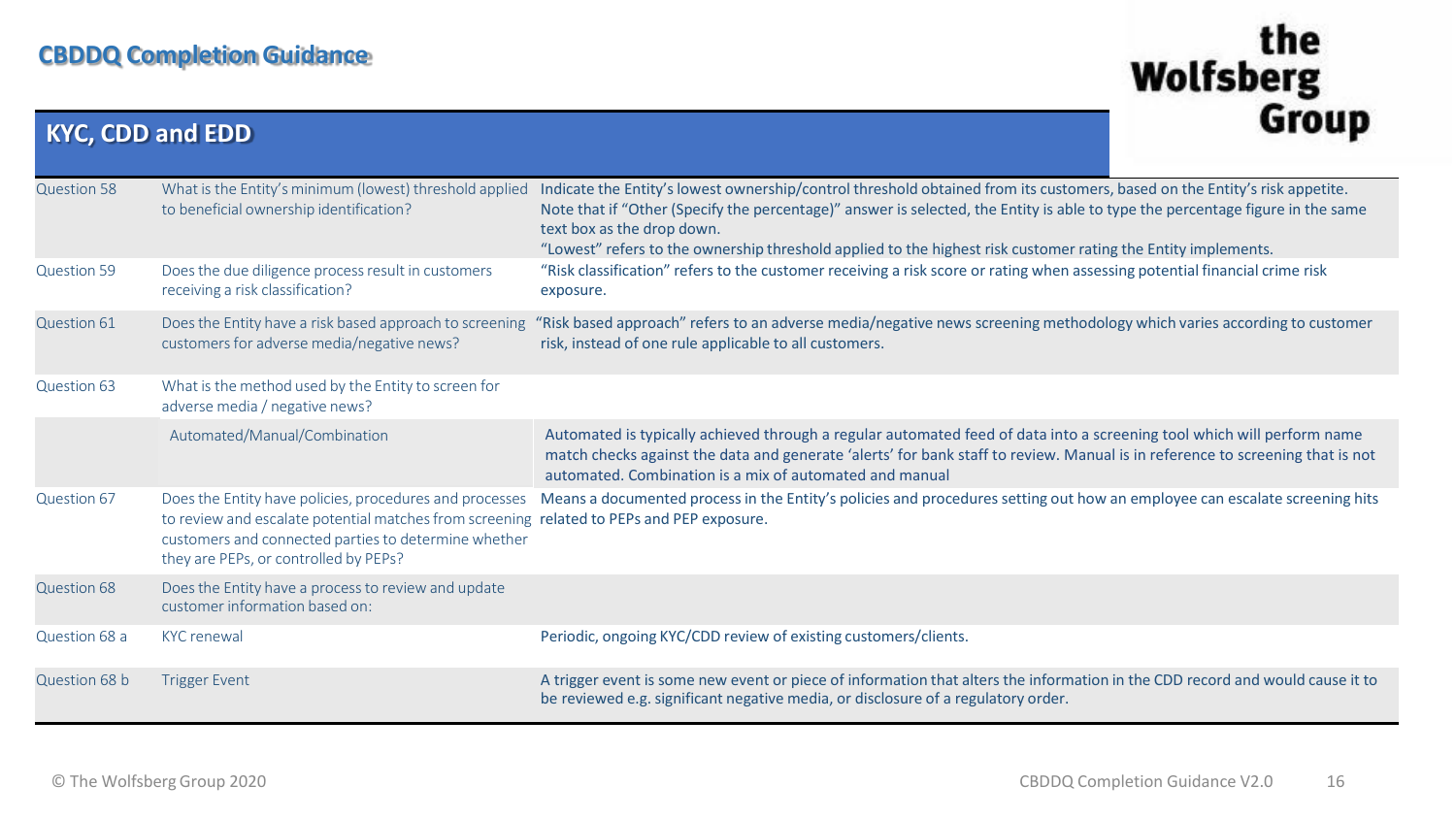| <b>KYC, CDD and EDD</b> | uluu                                                                                                                                                          |                                                                                                                                                                                                                                                                                                                                                                                                                                                                                                                                                                                                                         |
|-------------------------|---------------------------------------------------------------------------------------------------------------------------------------------------------------|-------------------------------------------------------------------------------------------------------------------------------------------------------------------------------------------------------------------------------------------------------------------------------------------------------------------------------------------------------------------------------------------------------------------------------------------------------------------------------------------------------------------------------------------------------------------------------------------------------------------------|
| Question 69             | Does the Entity maintain and report metrics on current                                                                                                        | This question focuses on the governance of periodic and trigger event KYC/CDD reviews of the Entity's customers base, so that<br>and past periodic or trigger event due diligence reviews? Senior Management are made aware of control issues e.g. delays, back logs.                                                                                                                                                                                                                                                                                                                                                   |
| Question 70             | From the list below, which categories of customers or<br>industries are subject to EDD and/or are restricted, or<br>prohibited by the Entity's FCC programme? | The Entity is to exclude illegal activities when answering this question, as it is expected that the Entity would not hold<br>relationships with such customers.<br>This question is connected to Question 44 and is looking to understand whether the Entity requires that certain customer<br>types are subject to mandatory EDD, subject to limitations on activity that the Entity will support ("restrictions"), or whether<br>business relationships with these customer types are prohibited due to FCC concerns.<br>If the selected answer is "none of the above" provide further details at the free text box. |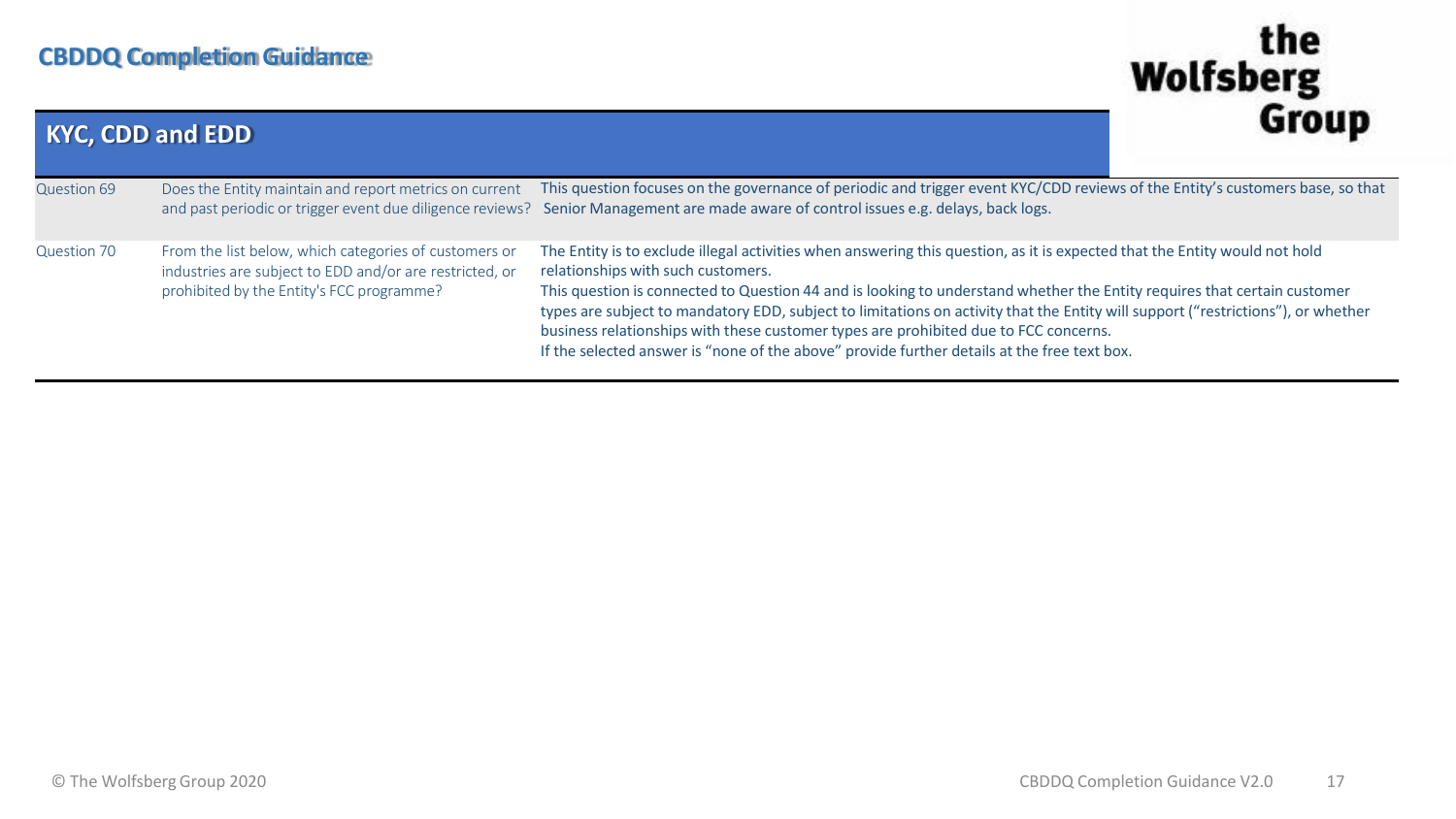| <b>Payment Transparency</b> | uivuµ                                                                                                                                                                                                                                                                                                                                    |                                                                                                                                                                                                                                                                                                      |
|-----------------------------|------------------------------------------------------------------------------------------------------------------------------------------------------------------------------------------------------------------------------------------------------------------------------------------------------------------------------------------|------------------------------------------------------------------------------------------------------------------------------------------------------------------------------------------------------------------------------------------------------------------------------------------------------|
| Question 80                 | Does the Entity adhere to the Wolfsberg Group<br>Payment Transparency Standards?                                                                                                                                                                                                                                                         | Refer to the Wolfsberg Payment Transparency Message Standards publication on the Wolfsberg Group's website.                                                                                                                                                                                          |
| Question 81                 | Does the Entity have policies, procedures and processes<br>to [reasonably] comply with and have controls in place<br>to ensure compliance with:                                                                                                                                                                                          |                                                                                                                                                                                                                                                                                                      |
| Question 81 a               | <b>FATF Recommendation 16</b>                                                                                                                                                                                                                                                                                                            | Refer to the Glossary for further information on FATF Recommendation 16.                                                                                                                                                                                                                             |
| <b>Sanctions</b>            |                                                                                                                                                                                                                                                                                                                                          |                                                                                                                                                                                                                                                                                                      |
| <b>Question 87</b>          | Does the Entity have policies, procedures, or other<br>controls reasonably designed to prevent the use of<br>another entity's accounts or services in a manner<br>causing the other entity to violate sanctions<br>prohibitions applicable to the other entity (including<br>prohibitions within the other entity's local jurisdiction)? | The controls the Entity has in place to ensure that where activities which are directed through accounts maintained by other<br>Financial Institutions, do not breach the third party's sanctions regulations and requirements.                                                                      |
| Question 96                 | Does the Entity have a physical presence, e.g.,<br>branches, subsidiaries, or representative offices<br>located in countries/regions against which UN, OFAC,<br>OFSI, EU and G7 member countries have enacted<br>comprehensive jurisdiction-based Sanctions?                                                                             | Comprehensive Sanctions Programmes - Known as Sensitive Sanctioned Countries ("SSCs"). This is where almost all (barring<br>licenced) activity is prohibited with the country.<br>Answer "yes" if the Entity has a physical presence in any country which is included in any of the Sanctions Lists. |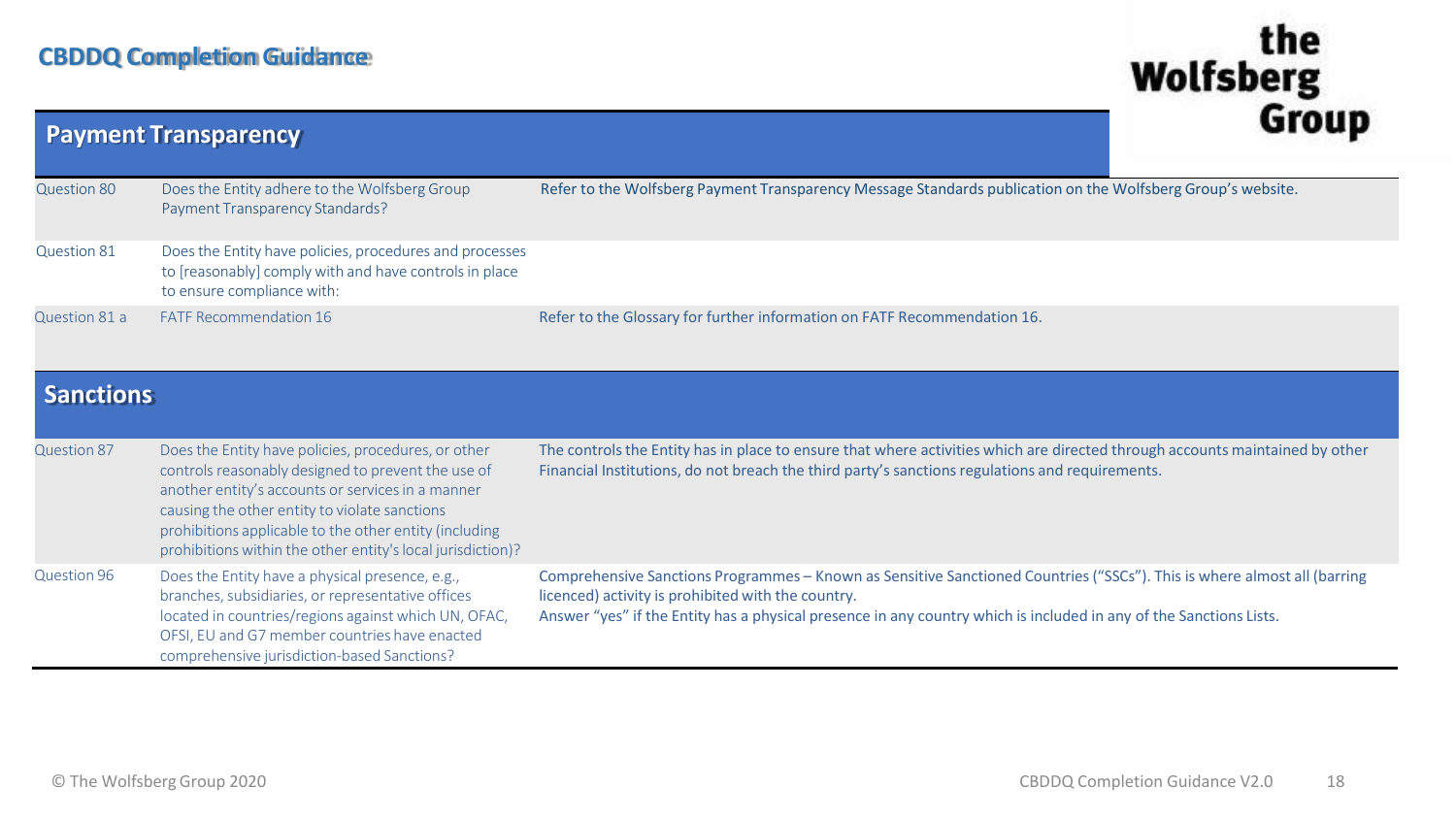#### **CBDDQ Completion Guidance**

| <b>Training &amp; Education</b> |                                                                                  |                                                                                                                                                                                                                                                                                                                                 | uivuu |
|---------------------------------|----------------------------------------------------------------------------------|---------------------------------------------------------------------------------------------------------------------------------------------------------------------------------------------------------------------------------------------------------------------------------------------------------------------------------|-------|
| Question 98                     | Does the Entity provide mandatory training, which<br>includes:                   |                                                                                                                                                                                                                                                                                                                                 |       |
| Question 98 a                   | Identification and reporting of transactions to<br>government authorities        | This question focuses on both systematic regulatory transactional reporting obligations and suspicious activity reporting.                                                                                                                                                                                                      |       |
| Question 98 e                   | <b>Conduct and Culture</b>                                                       | Conduct and Culture in this context refers to regulatory requirements around behaviour from a financial crime risk<br>management perspective.                                                                                                                                                                                   |       |
| <b>Question 99</b>              | Is the above mandatory training provided to:                                     |                                                                                                                                                                                                                                                                                                                                 |       |
| Question 99 e                   | 3rd parties to which specific FCC activities have been<br>outsourced             | Answer "Yes" if the Entity provides training to the 3rd party performing financial crime compliance activities on their behalf.<br>Or Also answer "Yes" if the Entity has oversight of the 3rd party's training programme for financial crime compliance and is<br>comfortable that if complies with the Entity's requirements? |       |
| Question 101                    | Does the Entity provide customised training for AML,<br>CTF and Sanctions staff? | AML and Sanctions staff includes all full time employees, as well as contractors and temporary staff, from both 1st and 2nd<br>line of defence (refer to Glossary for further information).<br>"Customised" refers to a training programme tailored to the role and responsibilities that the employee undertakes.              |       |